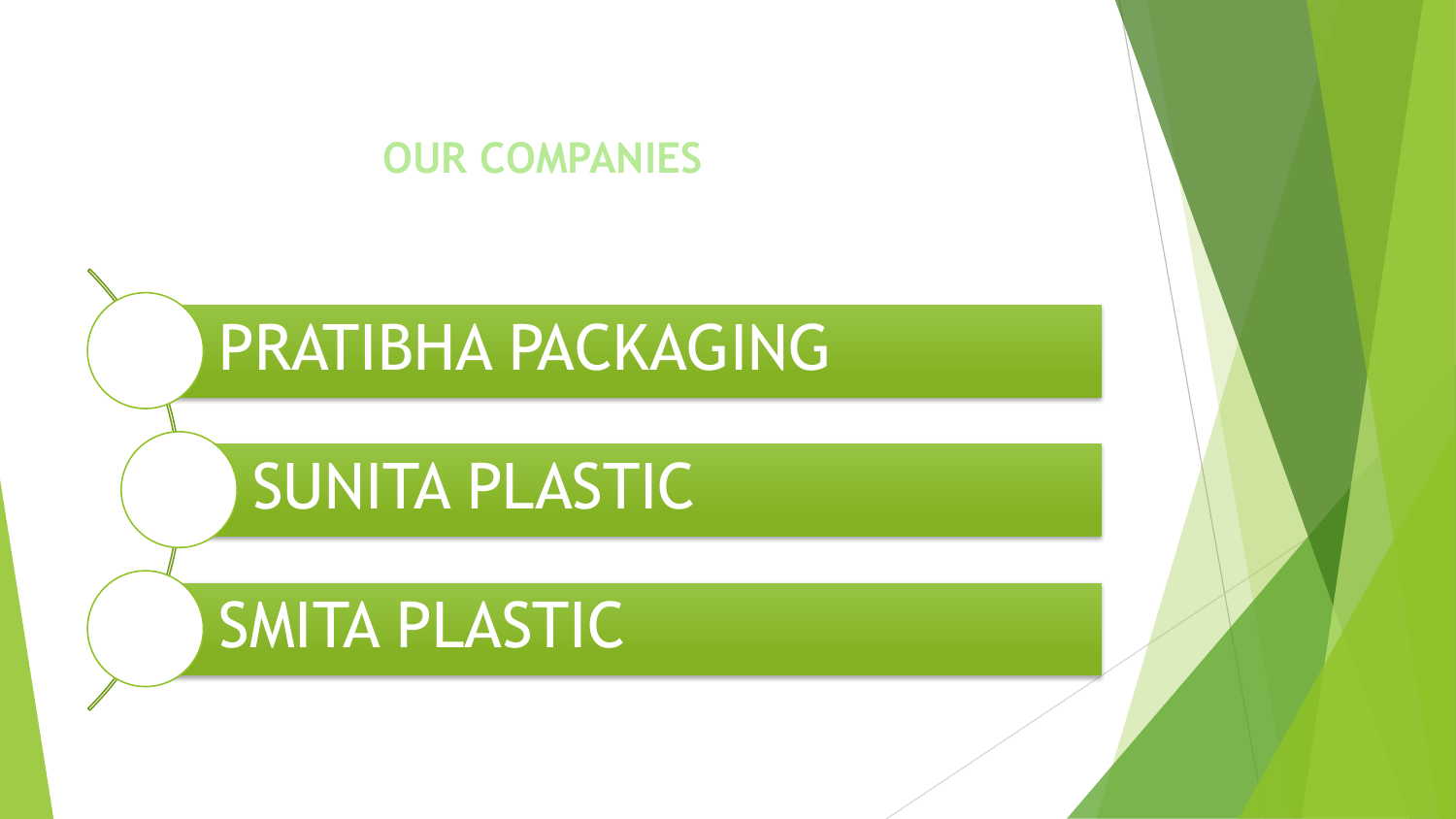# BUSINESS PROFILE

#### **INTRODUCTION**

We are a group of three sister companies situated in Sinnar,Maharashtra :-

**Q PRATIBHA PACKAGING AND POLYMERS PVT. LTD. :** 

 $\Box$  SUNITA PLASTIC

 $\Box$  SMITA PLASTIC

We are manufactures , suppliers and exporters of HDPE/PP woven products since the last 25 years.

We manufacture a variety of HDPE/PP woven products like HDPE/PP rolls, ISI-marked pond-lining,HDPE/PP woven bags, HDPE

tarpaulins, etc.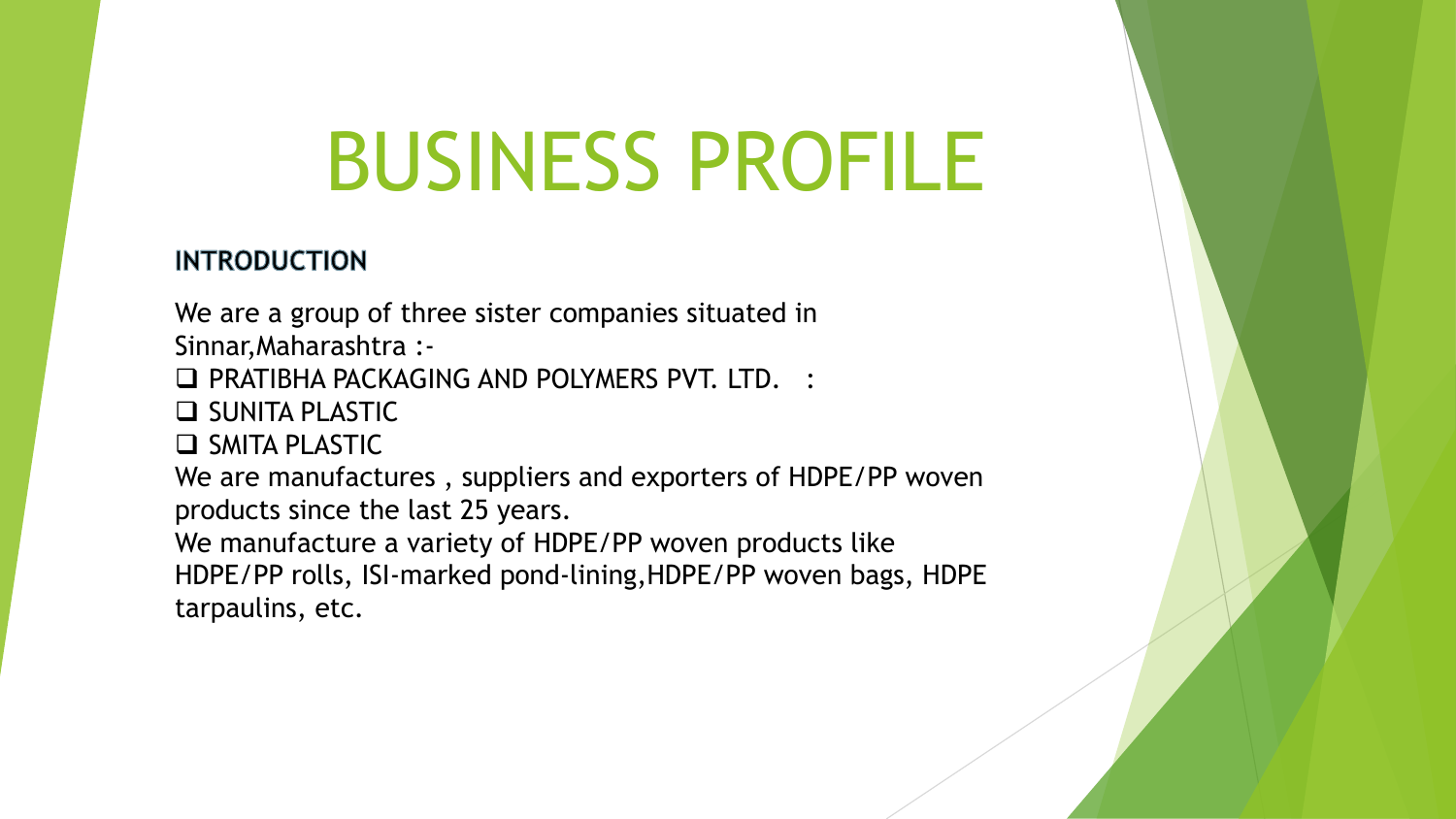#### **GENERAL BUSINESS INFORMATION**

FACTORY ADDRESSES:

□ PRATIBHA PACKAGING AND POLYMERS PVT. LTD. : B-141/142/143, S.T.I.C.E, Musalgaon, Sinnar - Shirdi Rd, Sinnar, Maharashtra 422103

 $\Box$  SUNITA PLASTIC : B-141/142/143, S.T.I.C.E., Musalgaon, Tal.: Sinnar, Dist.: Nashik - 422103 Tel: 02551-240 500 Fax: 02551-240 058

 $\Box$  SMITA PLASTIC : D-75, Malegaon MIDC, Sinnar, Maharashtra 422010

CONTACT INFORMATION: PRABHAKAR BADGUJAR : 9325014101 ADITYA BADGUJAR : 9665533666 MITHILA BADGUJAR: 8308975078 WEBSITE : www.sunitaplastic.com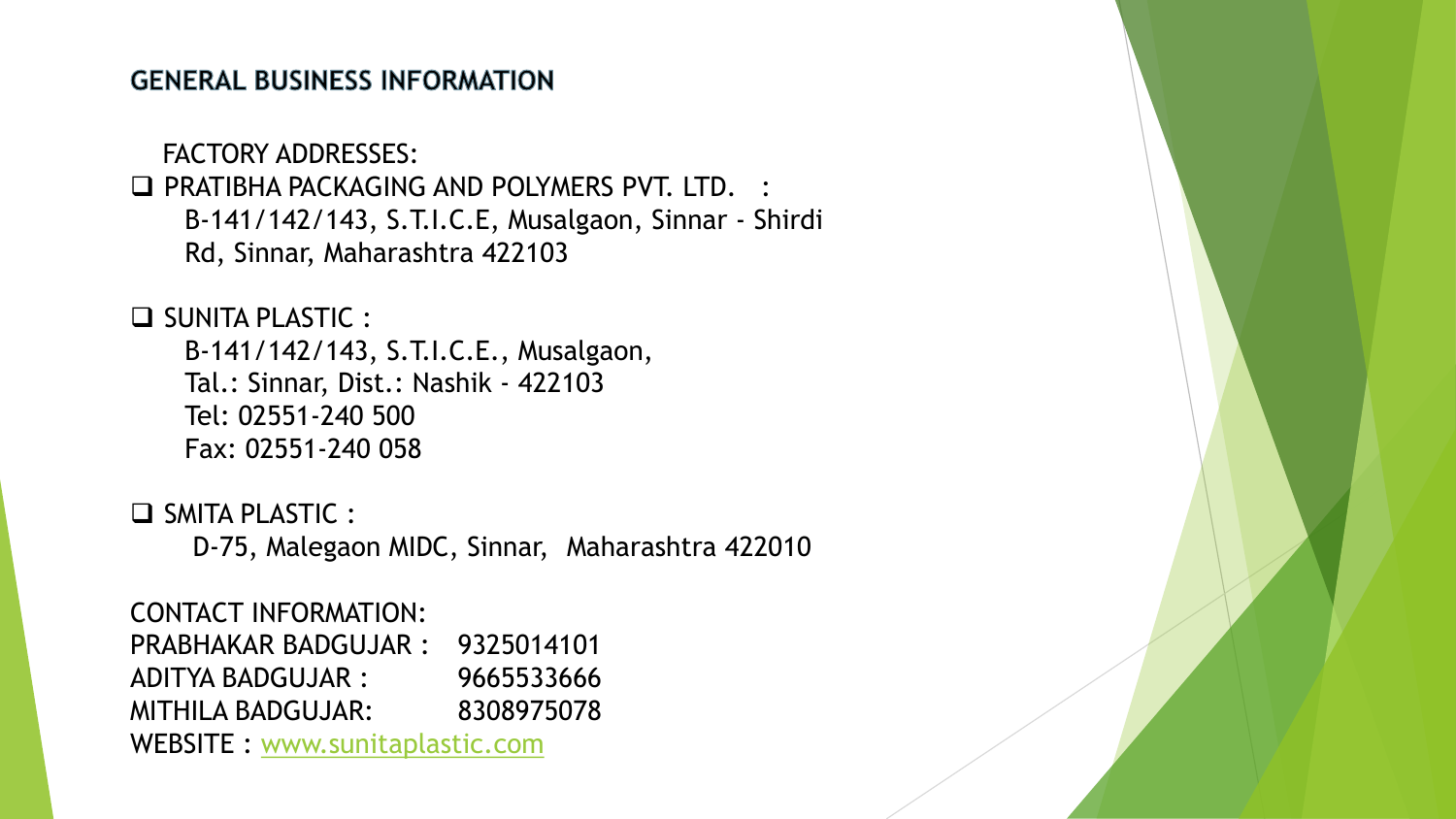#### **BUSINESS DETAILS**

#### **OUR PRODUCTS**

**❖ HDPE ROLLS**  $\triangle$  **PP ROLLS ❖ KRAFT PAPER SANDWICH ROLLS ❖ HDPE FOAM SANDWICH ROLLS ❖ PP PRINTED BAGS** ❖ PP PAPER SANDWICH BAGS **❖ PP LAMINATED BAGS ❖ PP BAGS WITH LINER ❖ HDPE BAGS ❖ HDPE TARPAULIN ❖ ISI-MARKED POND-LINERS**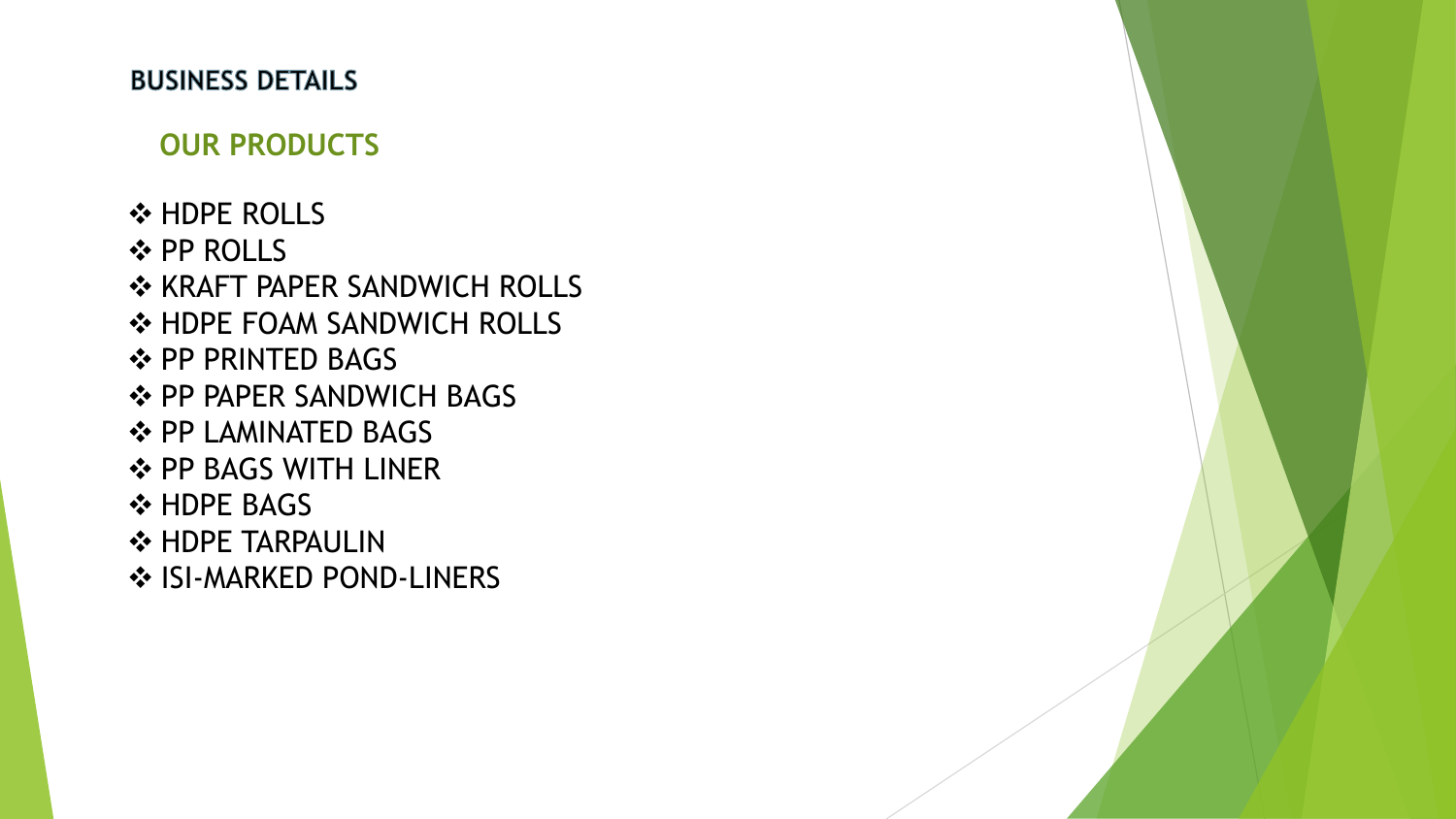#### **OUR PRINCIPAL CUSTOMERS**

### **TATA STEEL DOWNSTREAM PRODUCTS LIMITED**













**Aerographic Papers** 

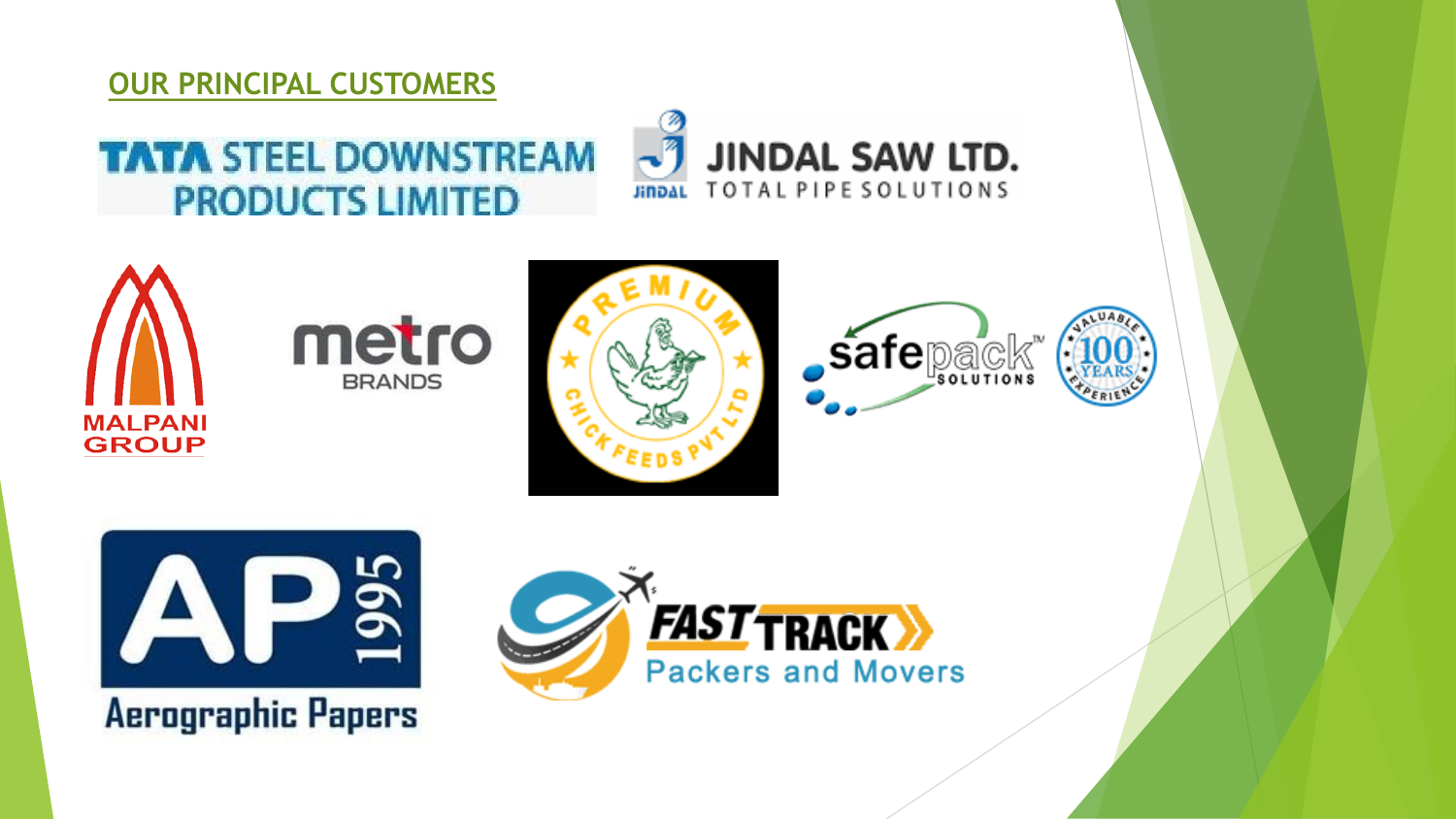#### **OTHER CUSTOMERS**

- $\triangleright$  REGENT GLOBAL DMCC DUBAI
- Ø ENCON INDIA PVT.LTD
- $\triangleright$  SUPREME EQUIPMENTS
- $\triangleright$  GEE SEVEN
- $\triangleright$  AIR OFFICER COMMANDING AIR FORCE STATION
- $\triangleright$  SHREE TARPAULIN INDUSTRIES
- $\triangleright$  PARADISE PACKAGING PVT. LTD.
- $\triangleright$  LAXMI WADI MINES AND MINERALS
- $\triangleright$  UTTARA FOODS
- Ø CLASSIC AGRO,JALNA
- Ø ASHOK SAHAKARI SAKHAR KARKHANA
- Ø U-TECH SUGARS PVT.LTD.